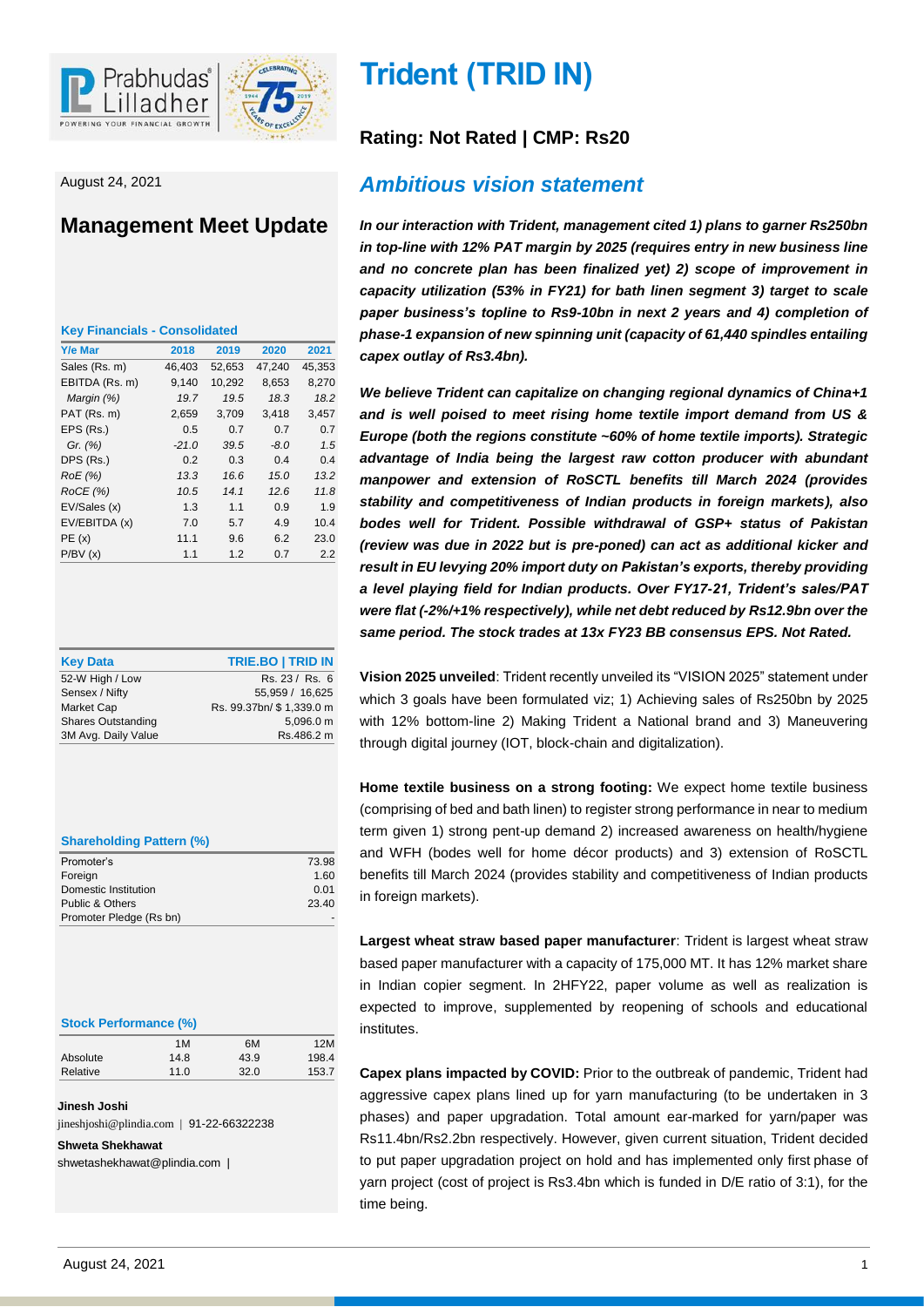# **Key highlights from our interaction**

### **Ambitious expansion plans in pipeline**

Established in 1990, Trident Ltd, is a vertically integrated business engaged in manufacturing of yarn, bed linen, bath linen, paper, chemicals and captive power. It has presence in 150+ countries (exports contributed 73% of sales in 1QFY22) with manufacturing facilities in Sanghera & Dhaula (Punjab) and Budhni (Madhya Pradesh).

Trident recently unveiled its "VISION 2025" statement under which 3 goals have been formulated: -

- Achieving sales of Rs250bn by 2025 with 12% bottom-line
- Making Trident a National brand
- **Maneuvering through digital journey (IOT, block-chain and digitalization)**

However, its top-line target is aspirational in nature and management intends to scale Rs70-75bn in next 2 years (if existing businesses operate at full utilization). For FY22, top-line of bed linen/bath linen/paper/yarn is expected to be in the range of Rs11-12bn/Rs25bn/Rs9bn/Rs9-10bn respectively with blended EBITDA margin in 20-24% range (more likely towards upper end of the range). In order to achieve ~5x revenue by 2025, additional capex is being envisaged in new line of business (plan is still at drawing stage).

### **India well positioned to capture share in global home textile market**

The global home textile industry is expected to reach a size of US\$70bn by 2025 (US\$52bn in 2015). Demand is mainly driven from US and European region constituting ~60% of home textile imports. While China has highest market share of 37% (value of US\$19bn) in home textile exports, India is distant 2<sup>nd</sup> with market share of 11% (value of US\$6bn) followed by Turkey (8% share; value of US\$4bn).

However, with changing regional dynamics of China+1 and superior quality; the balance of power is expected to shift towards India. Further, India is also the largest raw cotton producer having abundant manpower that offers an unparalleled advantage.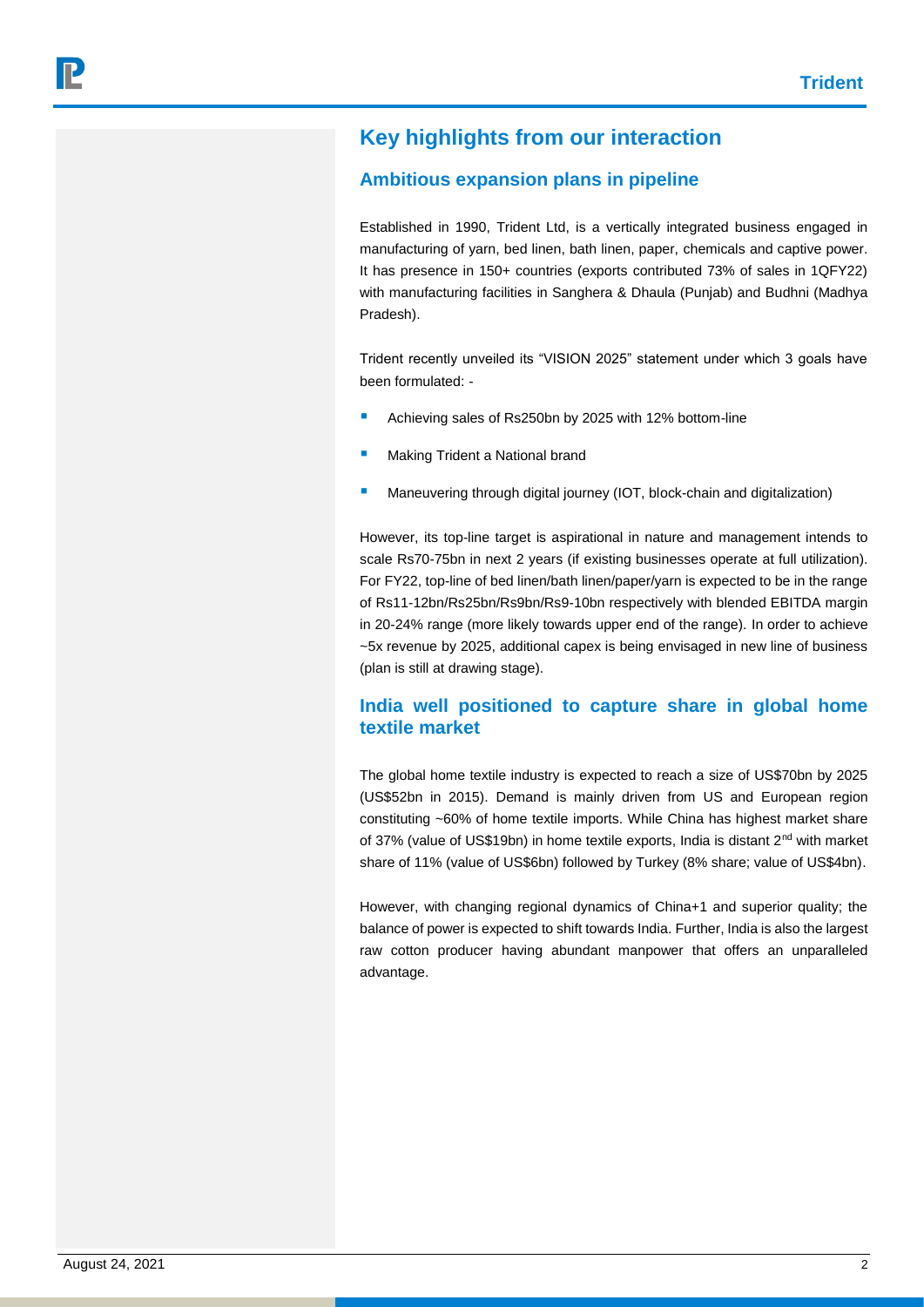# **2025**



### Global Home Textile Industry to reach US\$70bn in Exhibit 2: Indian Home Textile Industry to reach US\$8bn in **2021**



*Source: Company, PL*

India has the highest share in US imports for bed linen (62% in 1HCY21) and bath linen (44% in 1HCY21) segments. However, in European Union (EU) Pakistan enjoys a dominant 56% market share in bed linen and 33% in bath linen for 1HCY21. This is on the back of GSP+ status awarded to Pakistan, while India is just a GSP beneficiary. Pakistan's GSP status review was due in 2022 but is preponed by EU. If the status is withdrawn, EU would levy 20% import duty on Pakistan's exports, thereby providing a level playing field for Indian products.

### **Exhibit 3: Market share for US imports of cotton sheets**

**Particulars 2018 2019 2020 1HCY21** India 49% 50% 52% 62% China 21% 19% 14% 11% Pakistan 17% 19% 20% 18% RoW 12% 12% 14% 9%

### **Exhibit 4: Market share for US imports of terry towels**

| <b>Particulars</b> | 2018       | 2019 | 2020 | <b>1HCY21</b> |
|--------------------|------------|------|------|---------------|
| India              | 39%        | 39%  | 42%  | 44%           |
| China              | 25%        | 24%  | 21%  | 20%           |
| Pakistan           | <b>20%</b> | 21%  | 21%  | 21%           |
| RoW                | 16%        | 16%  | 16%  | 15%           |

*Source: Company, PL*

*Source: Company, PL*

## **Home textile business on a strong footing**

The home textile industry which was disrupted due to pandemic is now witnessing a lot of pent up demand from upcoming festive season in foreign markets. Trident's home textile business comprises of bed linen and bath linen. The segment registered sales of Rs38.1bn in FY21 with an EBIT margin of 10%.

We expect home textile business to register strong performance in the near to medium term given 1) strong pent-up demand 2) increased awareness on health/hygiene and WFH (bodes well for home décor products) and 3) extension of RoSCTL benefits till March 2024 by Indian government providing stability and competitiveness of Indian products in foreign markets.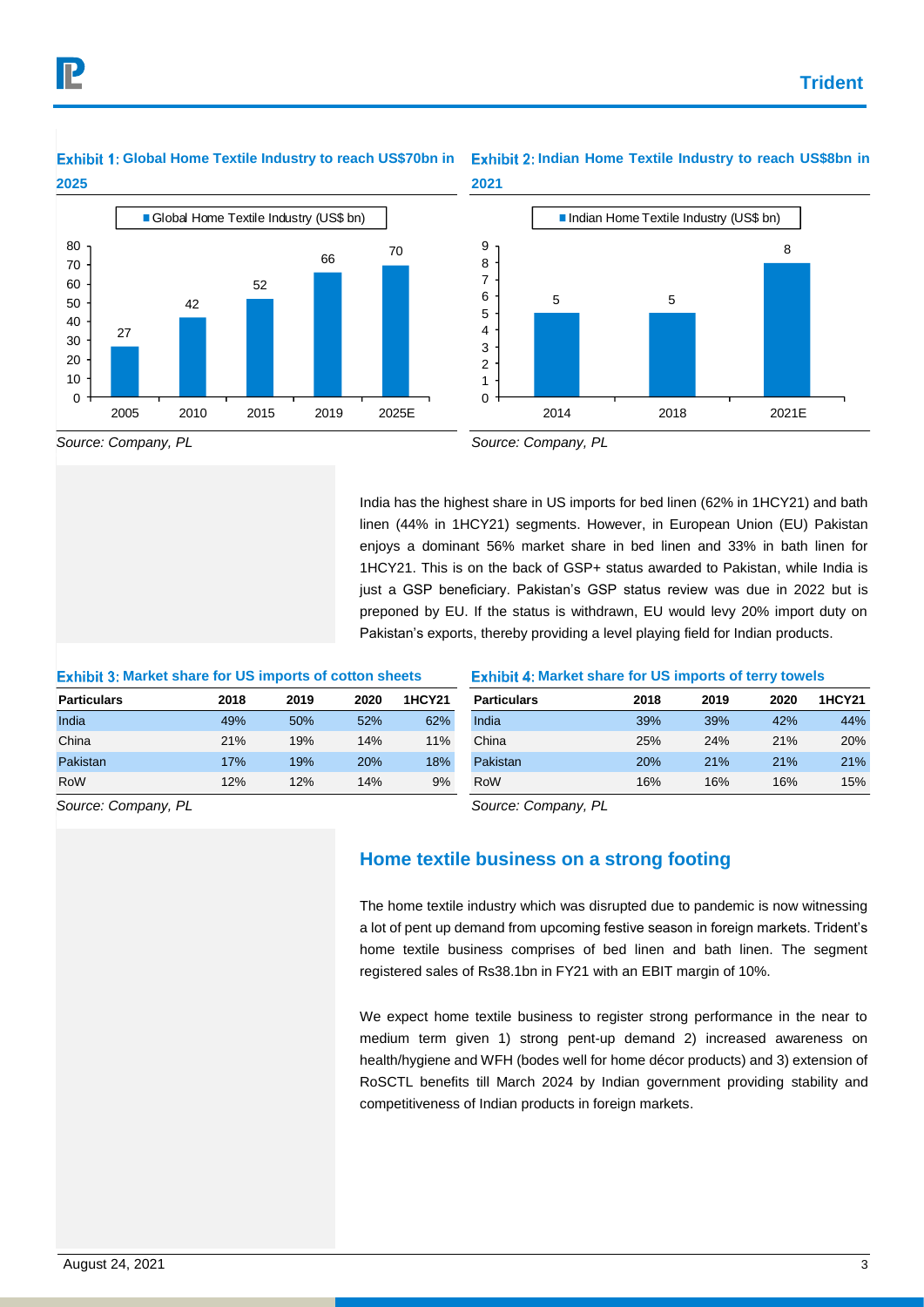

#### **Exhibit 5: Revenue & EBIT margin trend of home textiles**

*Source: Company, PL*

**Bath linen to witness improvement in utilization:** In bath linen (terry towel) segment, India's market share in US imports increased to 44% in 1HCY21 from 39% in 2018. Trident is one of the leading suppliers of bath linen to US market with manufacturing capacity of 90,000 tons per annum. The capacity utilization stood at 53% in FY21 (average of 49% over last 5 years), but increased 62% in 1QFY22. However, utilization is still not at an optimum level of 70-75% and is expected to improve going ahead.





*Source: Company, PL*

**Bed linen's utilization reached 85% in 1QFY22:** Trident's bed linen business has a wide portfolio with complete bedding solutions like duvets, comforters, pillow cases and sheets. It entered into this segment in 2016 when business was relatively nascent as compared to bath linen which was launched ~20 years ago, but now has mature/diverse clientele. The total installed capacity in bed linen segment stood at 43.2mn meters per annum in FY21 and utilization levels improved from 29% in FY17 to 80% in FY21 (further increased to 85% in 1QFY22).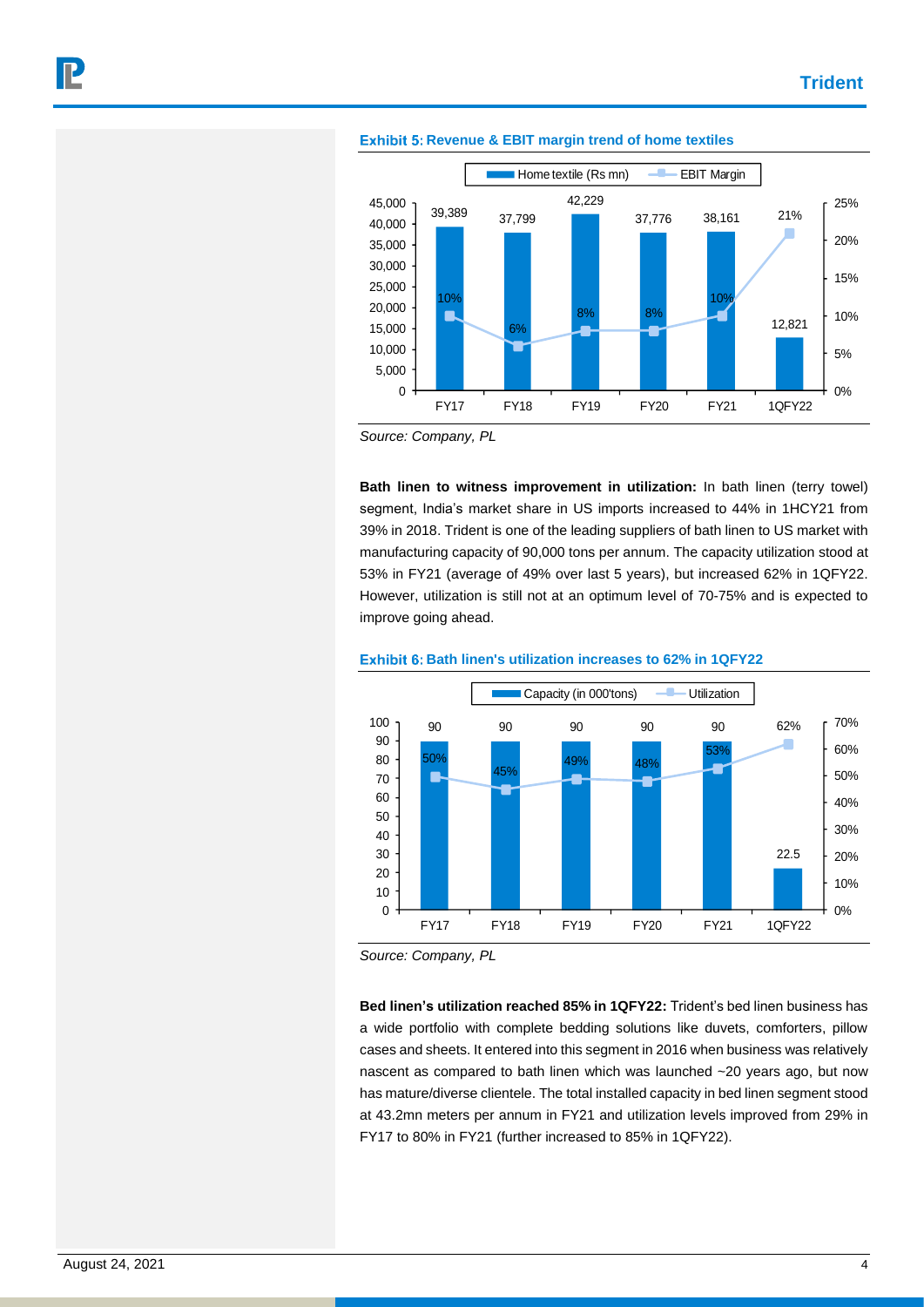

#### **Exhibit 7: Bed linen's utilization increases to 85% in 1QFY22**

*Source: Company, PL*

### **Largest wheat straw based paper manufacturer**

Trident is the largest wheat straw based paper manufacturer with a capacity of 175,000 MT. It has 12% market share in Indian copier segment. Trident leverages on its geographical presence in Punjab, highest wheat producing state, as it procures wheat straw (raw material) at attractive pricing (lowest RM to sales ratio amongst peers). The company has 30% market share in NCR and North India.

Trident's paper segment contributed 16% to the total revenue in FY21. Revenue fell 23.7% YoY to Rs7.0bn in FY21 with EBIT margin of 26% (34% in FY20) due to COVID-19 led disruption in education sector, which accounts for 60% of writing paper demand directly/indirectly. Further, realization suffered on account of growing imports of cheaper products from China. However, paper volume as well as realization is expected to improve in 2HFY22, supplemented by reopening of schools and educational institutes. In 1QFY22 utilization levels improved to 85% and for further optimization Trident will focus on de-bottlenecking and changing product mix. The business is expected to scale a top-line of ~Rs9-10bn in next 2 years.



#### **Exhibit 8: Paper business revenue & EBIT trend**

*Source: Company, PL*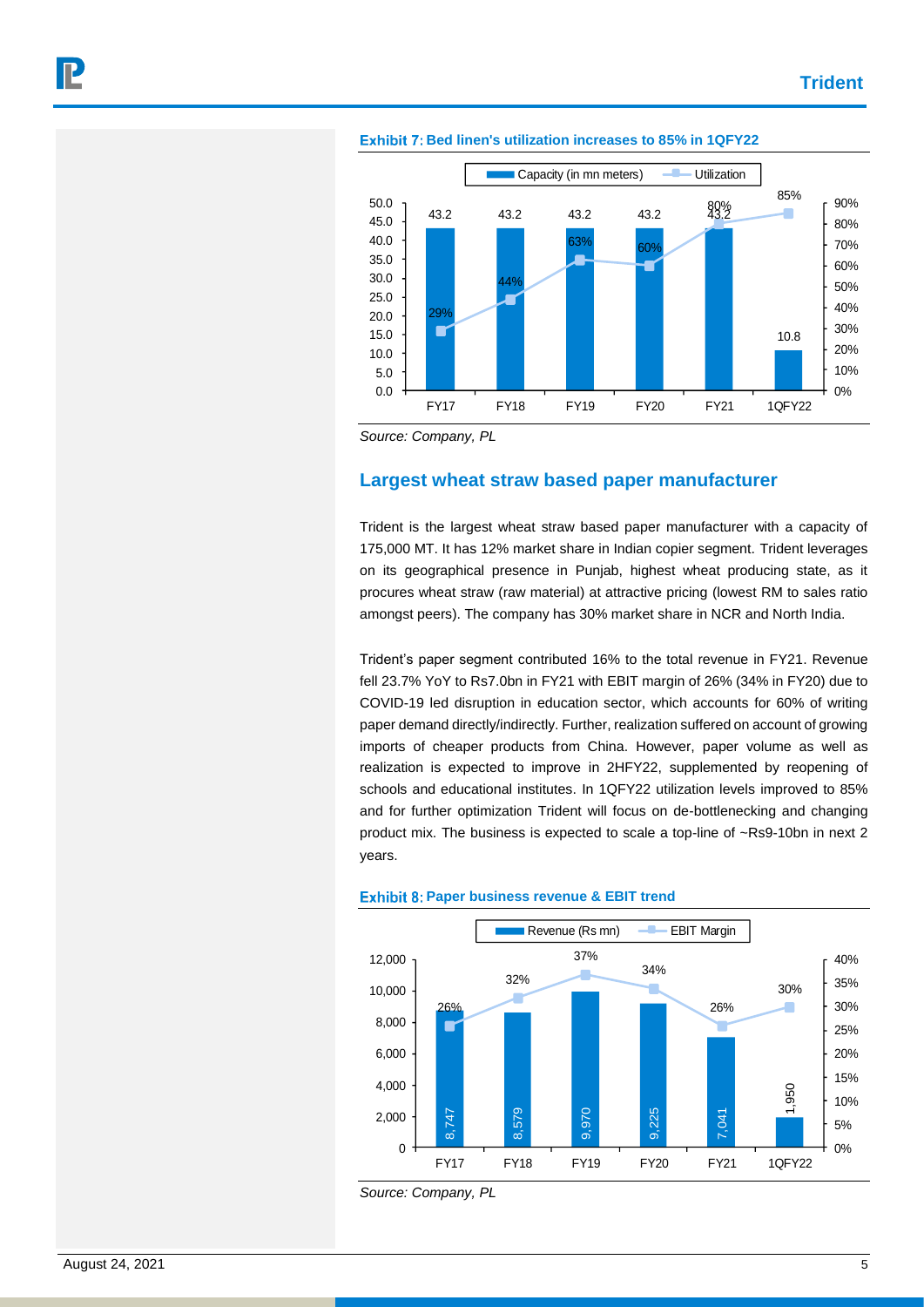

#### **Exhibit 9: Paper utilization stood at 85% in 1QFY22**

*Source: Company, PL*

## **BS strength improved with reduction in net debt to Rs12.3bn**

Trident significantly reduced its net debt over the last 4 years (declined from Rs27.1bn in FY17 to Rs14.2bn in FY21) by pre-paying high-cost term/working capital loans through cash accruals. In fact, in FY21 itself, Trident repaid Rs10.3bn of debt, including pre-payment of term loans amounting to more than Rs6.5bn. The net D/E ratio stood at 0.35x with a Net Debt/EBITDA of 0.95x during FY21 after adjusting for RoSCTL amount of Rs579mn. Net debt has further declined to Rs12.3bn with a cash balance of Rs2.1bn as of 1QFY22.



### **Exhibit 10: Net debt reduced to Rs12.3bn in 1QFY22**

### **Capex plans impacted by COVID**

Prior to the outbreak of pandemic, Trident had aggressive capex plans lined up for yarn manufacturing (to be undertaken in 3 phases) and paper upgradation. Total amount ear-marked for yarn/paper was Rs11.4bn/Rs2.2bn respectively. However, given current situation, Trident decided to put paper upgradation project on hold and has implemented only single phase of yarn project. Commercial production of 1<sup>st</sup> phase with 61,440 spindles and 480 rotors began on 27th July 2021. The cost

*Source: Company, PL*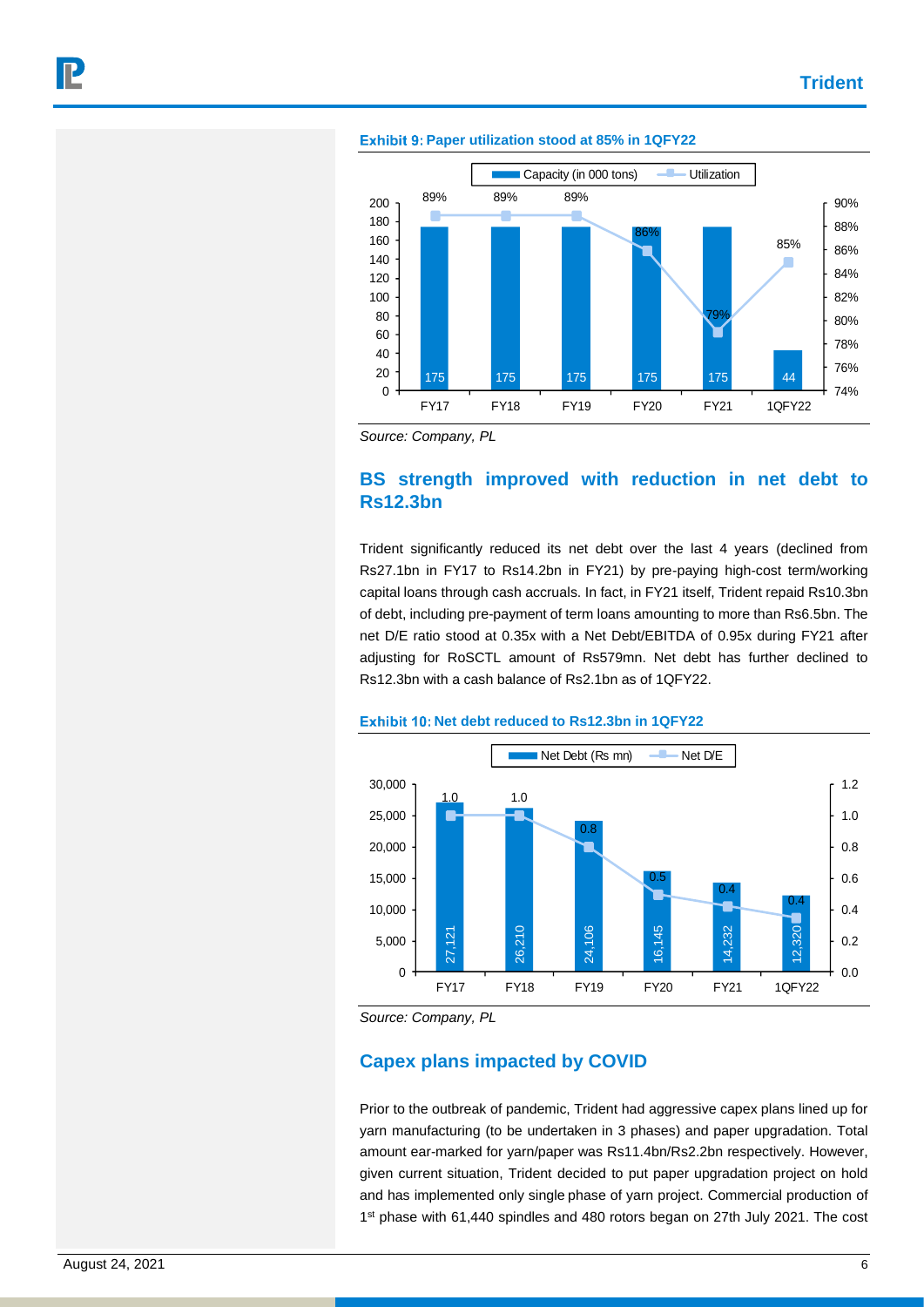of project is Rs3.4bn (funded in D/E of 3:1) and yarn produced would be sold in the market as well as for captive consumption.

Going ahead, expansion in yarn business (implementation of next 2 phases) is the priority followed by bed linen segment. No further expansion is lined up in bath linen segment, as there is scope to improve utilization levels. Trident will look for brownfield expansion (12 months are required to reach commercial stage from planning stage against 18 months for greenfield expansion) to expand current capacities. The next 2 phases of yarn expansion are yet to be finalized, but most likely will be funded in D/E of 3:1. The fixed asset turnover ratio is likely to remain in the range of 1-1.2x.





*Source: Company, PL*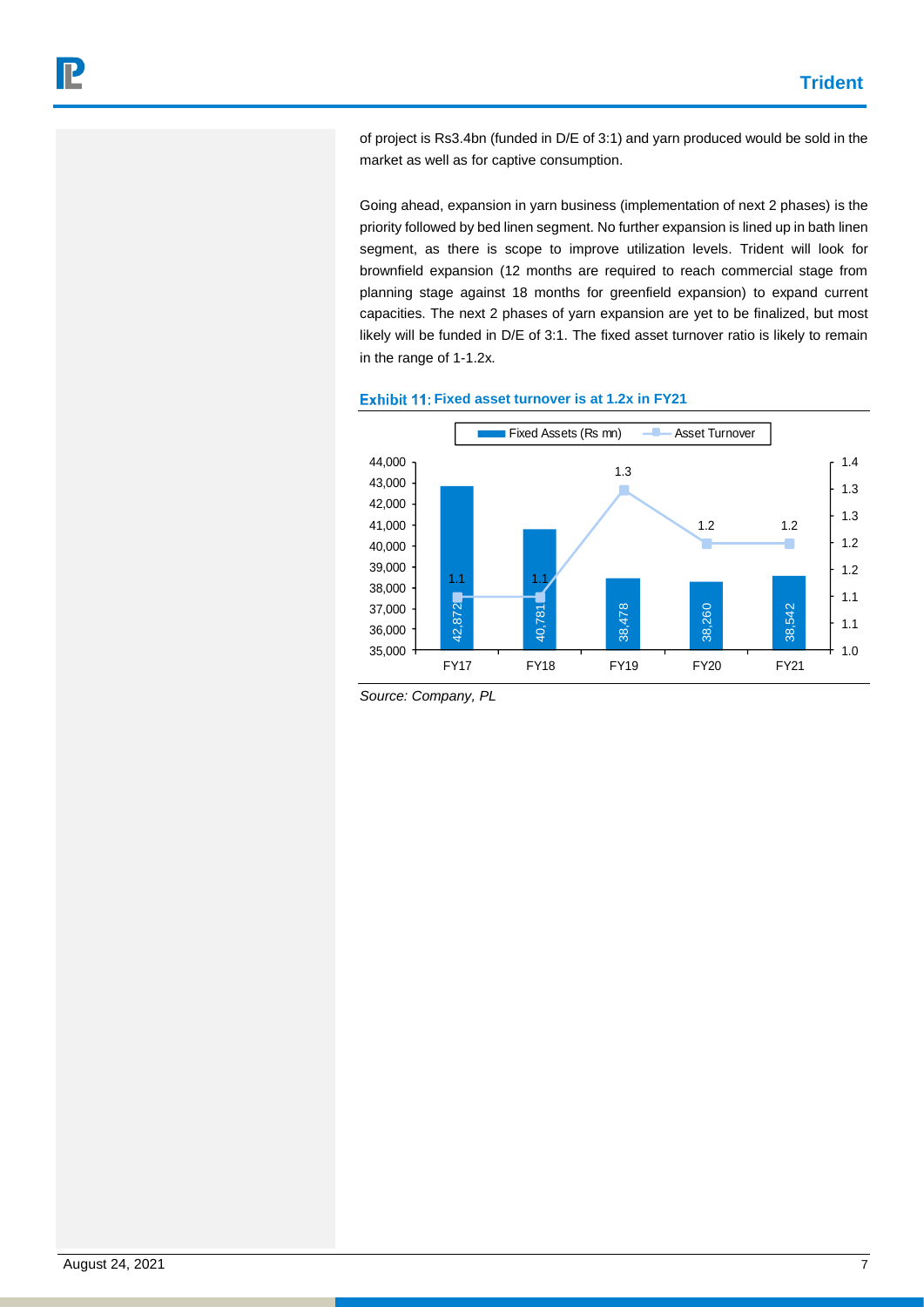# **Story in Charts**

### **Exhibit 12: Exports formed 73% of sales in 1QFY22**



# **Exhibit 13: EBITDA margin rises to 26% in 1QFY22**



*Source: Company, PL*

### **Exhibit 14: Annual PAT margin hovers in the range of ~6-8%**



*Source: Company, PL*

### **Exhibit 16: Revenue mix trend of Trident**



### *Source: Company, PL*

*Source: Company, PL*

### **Capital Employed & RoCE trend over 5 years**



*Source: Company, PL*

### **Exhibit 17: RoE trend over last 5 years**



*Source: Company, PL*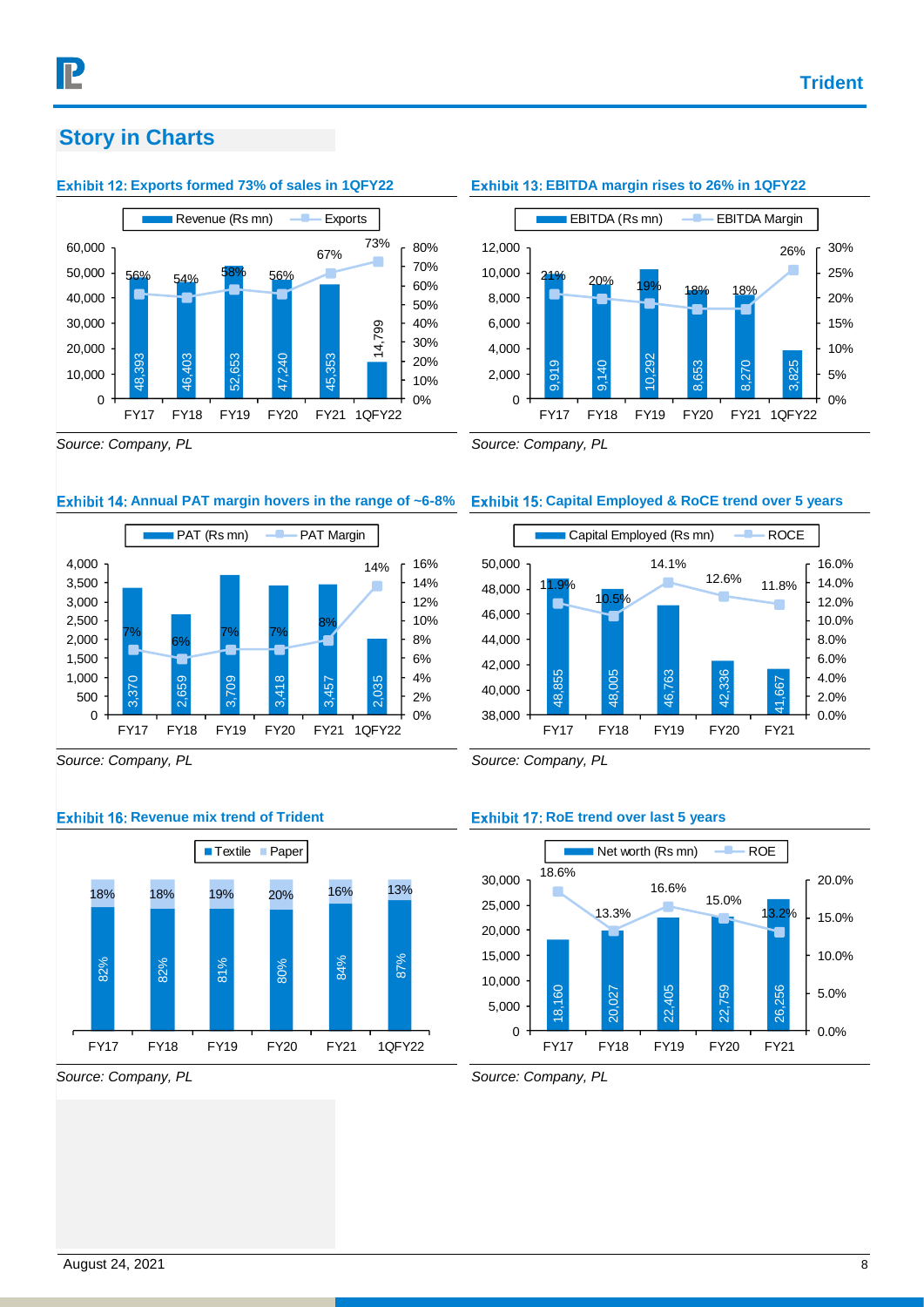# **Trident**

|  | <b>Analyst Coverage Universe</b> |  |
|--|----------------------------------|--|
|  |                                  |  |

| Sr. No. | <b>Company Name</b>                             | <b>Rating</b> | TP(Rs) | <b>Share Price (Rs)</b> |
|---------|-------------------------------------------------|---------------|--------|-------------------------|
|         | Dish TV India                                   | NR.           |        | 74                      |
| 2       | Entertainment Network (India)                   | Hold          | 214    | 199                     |
| 3       | Indian Railway Catering and Tourism Corporation | Hold          | 2,654  | 2,661                   |
| 4       | Inox Leisure                                    | <b>BUY</b>    | 380    | 316                     |
| 5       | Music Broadcast                                 | Hold          | 24     | 25                      |
| 6       | <b>Navneet Education</b>                        | Accumulate    | 111    | 102                     |
| 7       | <b>PVR</b>                                      | <b>BUY</b>    | 1,625  | 1,400                   |
| 8       | S Chand and Company                             | <b>BUY</b>    | 147    | 121                     |
| 9       | V.I.P. Industries                               | <b>BUY</b>    | 457    | 386                     |
| 10      | Zee Entertainment Enterprises                   | <b>BUY</b>    | 253    | 197                     |

### **PL's Recommendation Nomenclature (Absolute Performance)**

| Buy               | : $>15\%$                         |
|-------------------|-----------------------------------|
| <b>Accumulate</b> | $: 5\%$ to 15%                    |
| Hold              | $: +5\%$ to -5%                   |
| Reduce            | $: -5\%$ to -15%                  |
| Sell              | : $<$ -15%                        |
| Not Rated (NR)    | : No specific call on the stock   |
| Under Review (UR) | : Rating likely to change shortly |